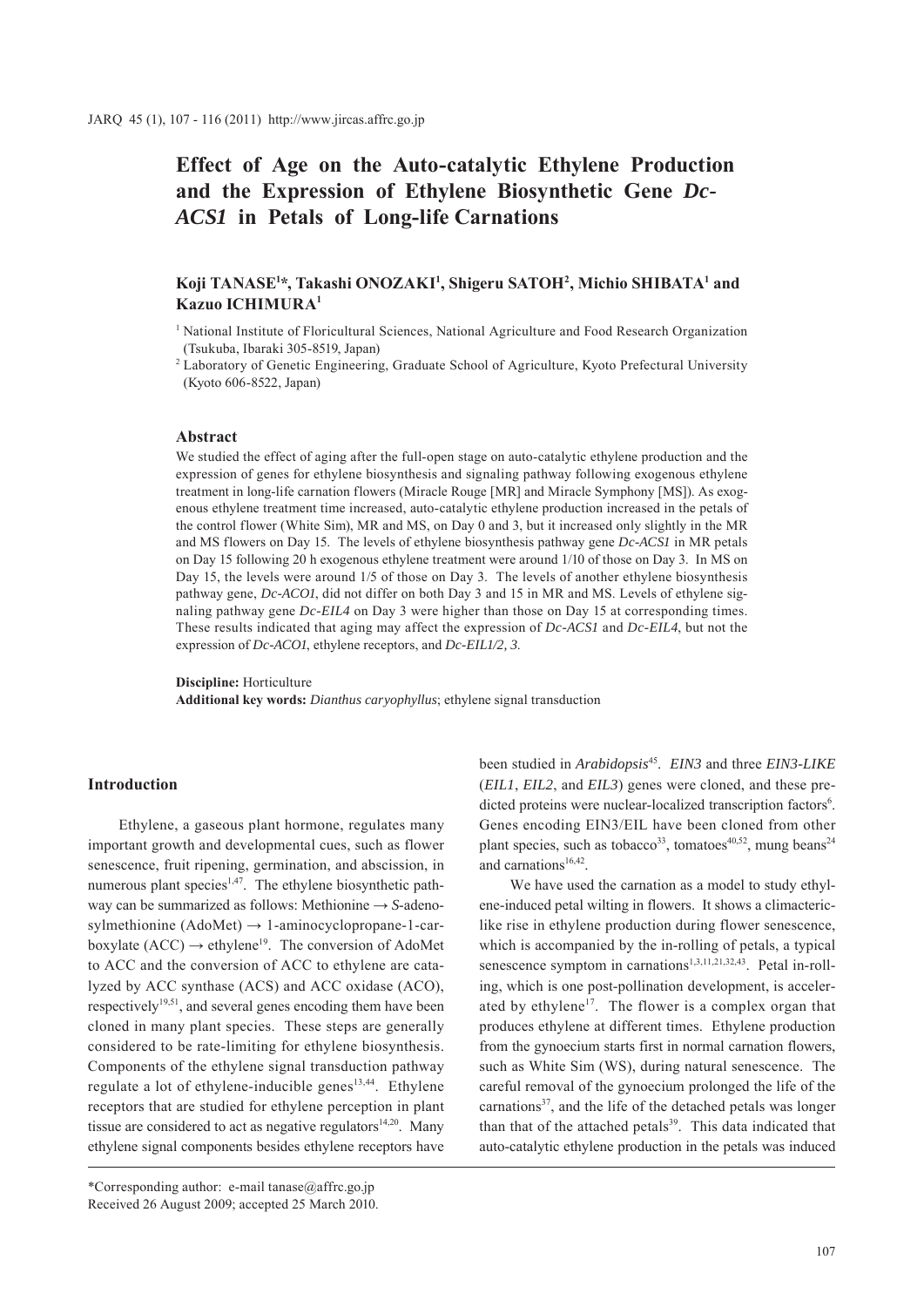K. Tanase et al.

from ethylene from gynoecium and/or surroundings.

Ethylene production increased with a rise in ACS and ACO mRNA levels during senescence and the genes for these mRNAs were up-regulated by exogenous ethylene<sup>12,18,30,44,49</sup>. Three ACC synthase genes (*Dc-ACS1*, *Dc*-*ACS2* and *Dc-ACS3*) and one ACC oxidase gene (*Dc-ACO1*) have been identified, and their levels during flower senescence have been characterized18,30. *Dc-ACS1* mRNA was the most abundant of all *Dc-ACS* genes in the petals<sup>18,34</sup>. *Dc-ACS2* and *Dc-ACS3* occur in the gynoecium but to a lesser extent<sup>34</sup>. Ethylene responsiveness, auto-catalytic ethylene production, and the senescence process in the flower organs implicate ethylene perception and ethylene signaling. It is possible that the levels of some senescence-related (SR) genes, including *Dc-ACS* and *Dc-ACO*, were directly or indirectly regulated by Dc-EILs<sup>16</sup>. EIN3/EIL, which are positive regulators, act as the last component in the primary ethylene-signaling pathway<sup>16,41</sup>. In general, EIN3/EIL are supposed to be regulated at posttranslational levels, because their genes did not change at transcript levels after ethylene treatment<sup>10,31,50</sup>. In carnations, *Dc-EILs* appear to be regulated by ethylene at transcript levels in the flower and they will implicate in the up-regulation of SR genes<sup>13,16</sup>. Levels of *PhEIL1*, which is the EIN3-like gene in petunias, were induced by exogenous ethylene in normal plants and were not induced by ethylene in ethylene-insensitive mutants<sup>35</sup>.

The flower life of a normal carnation, such as WS, was from 5 to 6 days under a constant air temperature of 23°C and RH of 70%. Miracle Rouge (MR) and Miracle Symphony (MS) were selected to improve the flower life of carnations by crossbreeding from 1992 to 2003 in a breeding research program of the National Institute of Floricultural Science, Japan<sup>27</sup>. The flower life of MR and MS is from 18 to 20 days under the same conditions, since their flowers produce slightly lower levels of ethylene during flower senescence<sup>27</sup>. The low levels of ethylene in MR and MS flowers have been implicated in the low levels of *Dc-ACS1*,  $Dc$ -*ACS2*, and  $Dc$ -*ACO1* in the petals and gynoecia<sup>39</sup>, yet their ethylene sensitivity at the full open stage (Day 0) was the same as that observed in ethylene-sensitive Sim-type cultivars $2^{9,38}$ . In general, the ethylene sensitivity of the flowers increases with age during senescence. However, ethylene sensitivity in long-life carnation cultivars decreased with age after anthesis $25,29$ . A decline in ethylene sensitivity and auto-catalytic ethylene production with age may also contribute to long flower life in MR and MS. However, it is still unknown why ethylene sensitivity and auto-catalytic ethylene production decreases with age. To clarify whether the induction of ethylene biosynthesis and ethylene-signaling genes changes with age after exogenous ethylene treatment, we studied their levels in long-life carnation flowers. Furthermore, we discussed the influence of aging on the levels of genes responsible for auto-catalytic ethylene production.

### **Materials and methods**

#### **1. Plant material**

Two long-life carnation (*Dianthus caryophyllus* L.) cultivars, Miracle Rouge (MR) and Miracle Symphony (MS), and a control cultivar, White Sim (WS), were grown under natural daylight conditions in a greenhouse<sup>27,28</sup>. WS has been used as a control flower in many studies of senescence in carnation petals. We defined the full open stage as anthesis. Flowers were harvested when the outer petals were horizontal.

### **2. Ethylene treatment**

On Day 0, the stems of the harvested flowers were cut to 10 cm and held in distilled water under standard conditions at a constant air temperature of 23°C and a continuous photoperiod under cool fluorescent white lamps (10 μmol  $m^{-2}$  s<sup>-1</sup>).

Flowers that were 0, 3, 6 or 15 days after harvest were placed in a 70-l chamber with 10  $\mu$ l l<sup>-1</sup> ethylene at 23°C. They were recorded every 1 h by a digital camera Caplio GX (Richo, Tokyo, Japan) to determine the onset of senescence symptoms.

#### **3. Ethylene measurement**

After the flowers were treated with ethylene (10  $\mu$ l l<sup>-1</sup>) for 0, 4, 8, and 20 h, they were exposed to fresh air for 1 h. They were placed in a 143- or 433-ml glass bottle, which was closed with a silicon cap and kept at 23°C for 1 or 2 h. To determine whether ethylene is produced mainly by the petals or the gynoecia, after ethylene treatment  $(10 \mu l l^{-1})$ , the gynoecia and petals were placed in a 15-ml glass vial or a glass bottle, which was closed with a silicon cap and kept at 23°C for 1 h. Gas samples (1 ml) were taken from the headspace and injected into a gas chromatograph, GC-13A (Shimadzu, Kyoto, Japan), equipped with an alumina column and a flame ionization detector.

To elucidate the dose-response relationships for the induction of auto-catalytic ethylene production, the flowers were treated with 0.01, 0.1, 1, and  $10\mu l$ <sup>1</sup> ethylene for 20 h. These flowers were kept in fresh air for 1 h and the ethylene production from the flowers was measured.

# **4. Real-time PCR analysis of** *Dc-ACS1***,** *Dc-ACO1***,**  *Dc-ETR1***,** *Dc-ERS2***,** *Dc-EIL1/2***,** *Dc-EIL3***, and**  *Dc-EIL4* **transcripts**

Changes in the levels of ethylene-signaling pathway genes were investigated in order to understand how these genes are involved in the decrease in auto-catalytic ethylene production. We determined the levels of *Dc-ACS1*, *Dc-ACO1*, *Dc-ETR1*, *Dc-ERS2*, *Dc-EIL1/2*, *Dc-ERL3,* and *Dc-*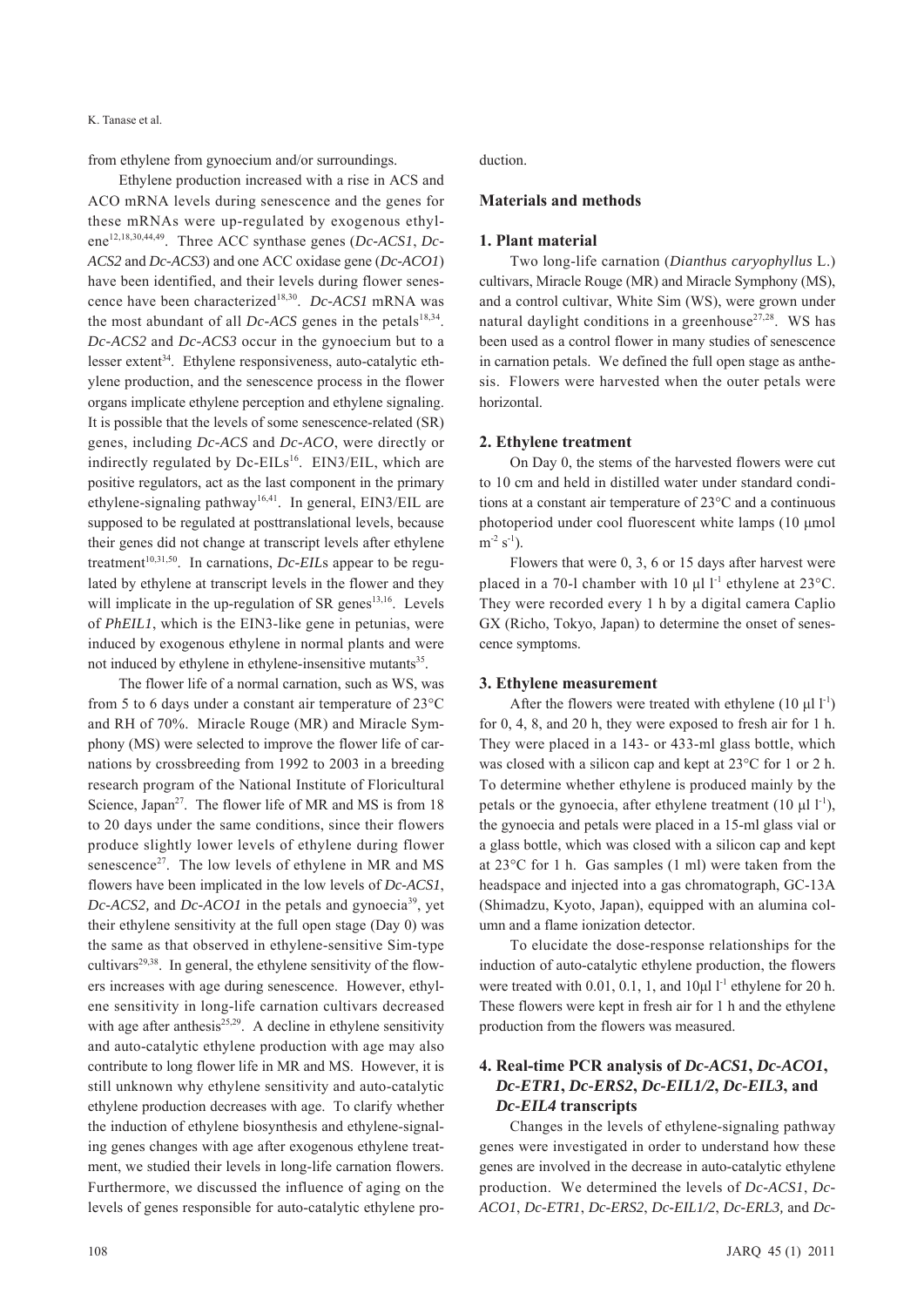*EIL4* mRNA in the petals after exogenous ethylene treatment using Real-time RT-PCR analysis. The total RNA was extracted from the petals of Day 3 and 15 flowers using the RNeasy Plant Mini Kit (Qiagen, Hilden, Germany), and 1 μg of it was used for the synthesis of the first strand cDNA by oligo (dT) primer and reverse transcripts using an Advantage RT-for-PCR kit (BD BioscienceClontech., Palo Alto, CA, USA). To confirm the amount of template RNA, a fragment of carnation actin (*Dc-ACT1-2*) was used as internal control<sup>38</sup>.

Real-time PCR was achieved using a LIGHTCYCLER model 3.1 System (Roche Diagnostics, Mannheim, Germany). PCR was performed as described in a previous paper38. The identity of amplified fragments coded for partial *Dc-ACS1*, *Dc-ACO1*, *Dc-ETR1*, *Dc-ERS2*, *Dc-EIL1/2*, *Dc-ERL3,* and *Dc-EIL4* cDNA was confirmed by direct DNA sequencing.

The sequence of primers for *Dc-ACS1* forward, *Dc-ACS1* reverse, *Dc-ACO1* forward, and *Dc-ACO1* reverse were described in a previous paper<sup>38</sup>. Primers used for realtime PCR are shown in Table 1. The amplification of PCR products was monitored via the intercalation of SYBR-Green. The following program was applied: initial polymerase activation: 95°C, 10 min; 60 cycles at 94°C, 10 s; 57°C, 15 s; 72°C, 20 s for *Dc-ETR1*; 60 cycles at 94°C, 10 s; 60°C, 15 s; 72°C, 20 s for *Dc-ERS2*; 60 cycles at 94°C, 15 s; 60°C, 10 s; 72°C, 20 s for *Dc-EIL1/2*; 40 cycles at 94°C, 10 s; 60°C, 10 s; 72°C, 15 s for *Dc-EIL3*; 40 cycles at 94°C, 10 s; 60°C, 10 s; 72°C, 15 s for *Dc-EIL4*. Data is shown as the mean  $\pm$  SE of three determinations for each sample.

# **Results**

# **1. Reduction of auto-catalytic ethylene production induced by exogenous ethylene resulting from aging in long-life carnations**

The flowers of MR and MS on Day 0 and 3 after anthesis showed petal in-rolling (inward rolling) following exogenous ethylene (10  $\mu$ l l<sup>-1</sup>) for 20 h, and flowers on Day 6 showed slight petal in-rolling (Fig. 1). However, the flowers of MR and MS on Day 15 did not show petal in-rolling following ethylene treatment. The petals of MR and MS became brown from the petal edge and eventually desiccated.

The auto-catalytic ethylene production of the flowers

| Gene Name     | Forward Primer Sequence      | Reverse Primer Sequence      |
|---------------|------------------------------|------------------------------|
| $Dc$ -ETR1    | CGTTCCGAGAGACCGATA ATAG      | <b>CGGTCTCGTCAACCAGATAC</b>  |
| $Dc$ -ERS2    | <b>TCAGAACACACTCAGAGCACG</b> | <b>TGGCCTCCTCTTATAGTGCG</b>  |
| $Dc$ -EIL1/2  | CAGCAGCTCGATCA ATGC          | GA AGAGATCGAGGA ACA ATCTCC   |
| $Dc$ -EIL3    | GATCGGTGAGCTTATGTCAATG       | CTGTGTA ACA ACGCAGCTCG       |
| $Dc$ -EII $A$ | AGCAGCTTGATCAATGCAGG         | <b>CGAACAGAAGGATTCGAGTCC</b> |

**Table 1. Primers used for real-time RT-PCR**



Days after anthesis

### **Fig. 1. Effect of exogenous ethylene treatment (10 μl l-1) for 20 h on different aging MR and MS flowers**

Flowers at Day 0, 3, 6 and 15 after the fully opened petals stage were used for this experiment. The flowers were held in distilled water at a constant air temperature of 23°C and a continuous photoperiod under cool fluorescent white lamps (10 μmol m<sup>-2</sup> s<sup>-1</sup>).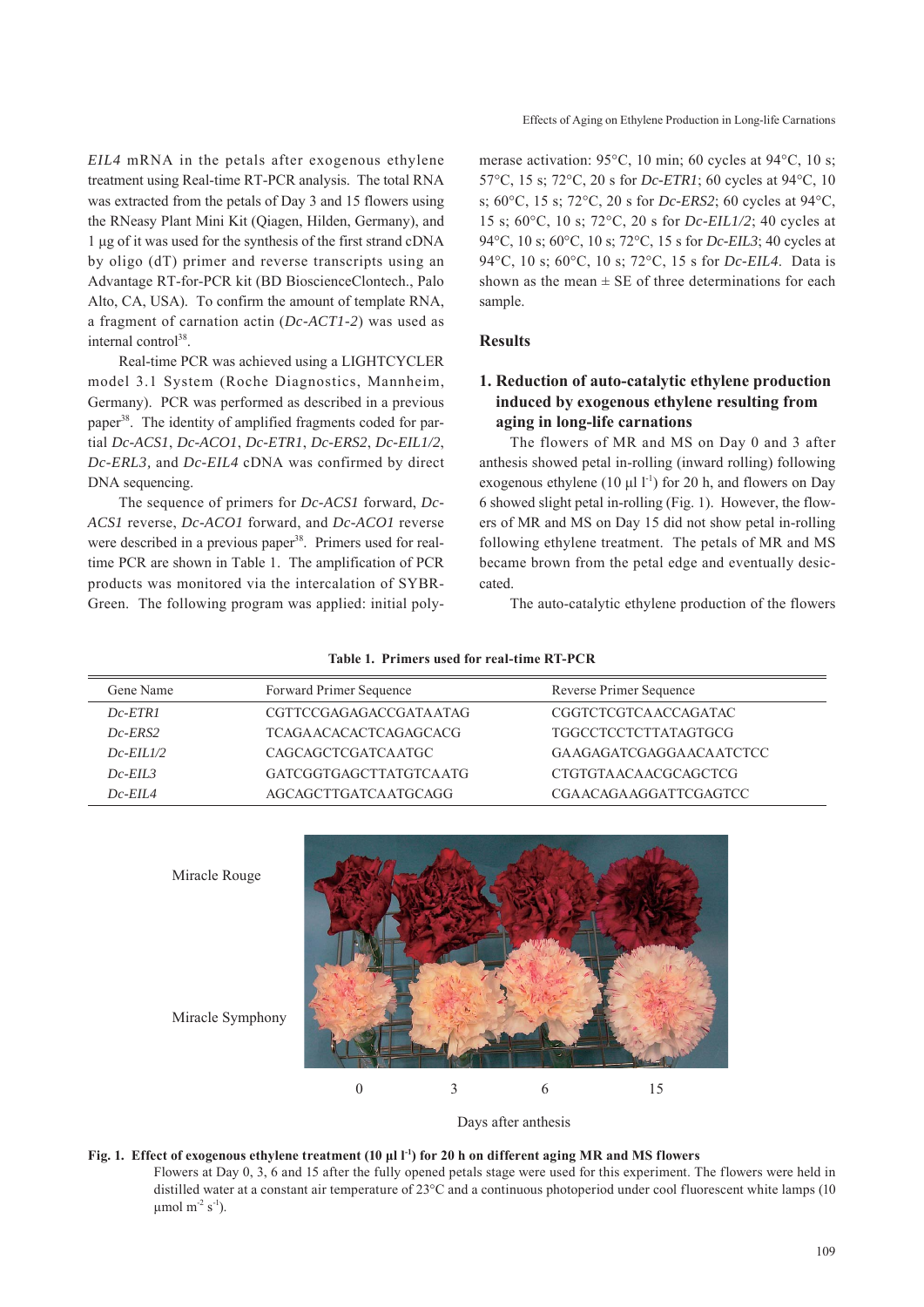

**Fig. 2.** Auto-catalytic ethylene production induced by exogenous ethylene (10 µl l<sup>-1</sup>) in whole carnation flowers at Day 0, 3, **and 15 after the fully opened petals stage**

Flowers were held in distilled water after harvest and treated with ethylene for 0, 4, 8, and 20 h. After ethylene treatment, the flowers were kept in fresh air for 1h and their ethylene production was measured. The values are the mean  $\pm$  SE of six replications.



**Fig. 3. Dose-ethylene production induced by the exogenous ethylene of flowers at Day 3 and 15 after anthesis** The values are the mean  $\pm$  SE of three replications.  $\div$ :Miracle Rouge 3d,  $\div$ :Miracle Rouge 15d, ■: Miracle Symphony 3d,  $\Box$ :Miracle Symphony 15d.

of all three cultivars increased on Day 0 and 3 with the increasing time (0, 4, 8 and 20 h) of exposure to exogenous ethylene (10  $\mu$ l l<sup>-1</sup>) (Fig. 2). In WS flowers, levels of autocatalytic ethylene production were no different between Day 0 and 3. However, the increase in the auto-catalytic ethylene of MR and MS flowers on Day 15 was only slight with the increasing time of ethylene treatment. MR flowers that were treated with ethylene for 20 h on Day 0 and 3 produced



**Fig. 4. Auto-catalytic ethylene production induced by exogenous ethylene in the petals and gynoecium at Day 3 and 15 after anthesis**

The values are the mean  $\pm$  SE of six replications.

less ethylene than MS flowers.

Exogenous ethylene induced auto-catalytic ethylene production in whole MR and MS flowers on Day 3 in a dose-dependent manner (Fig. 3). In both cultivars, ethylene production on Day 3 was higher than that on Day 15 at 1 and  $10\mu$ l l<sup>-1</sup> of exogenous ethylene.

Levels of ethylene produced by the petals were higher than those of the gynoecia in MR and MS on all harvest days (Fig. 4). In MR, ethylene production from the petals was 203.3, 353.3, and 43.8 (nl flower part<sup>-1</sup> h<sup>-1</sup>) on Day 0, 3, and 15, respectively, and from the gynoecium, it was 32.0, 69.3, and 11.0 (nl flower part<sup>-1</sup> h<sup>-1</sup>) on Day 0, 3, and 15, respectively. In MS, ethylene production from the petals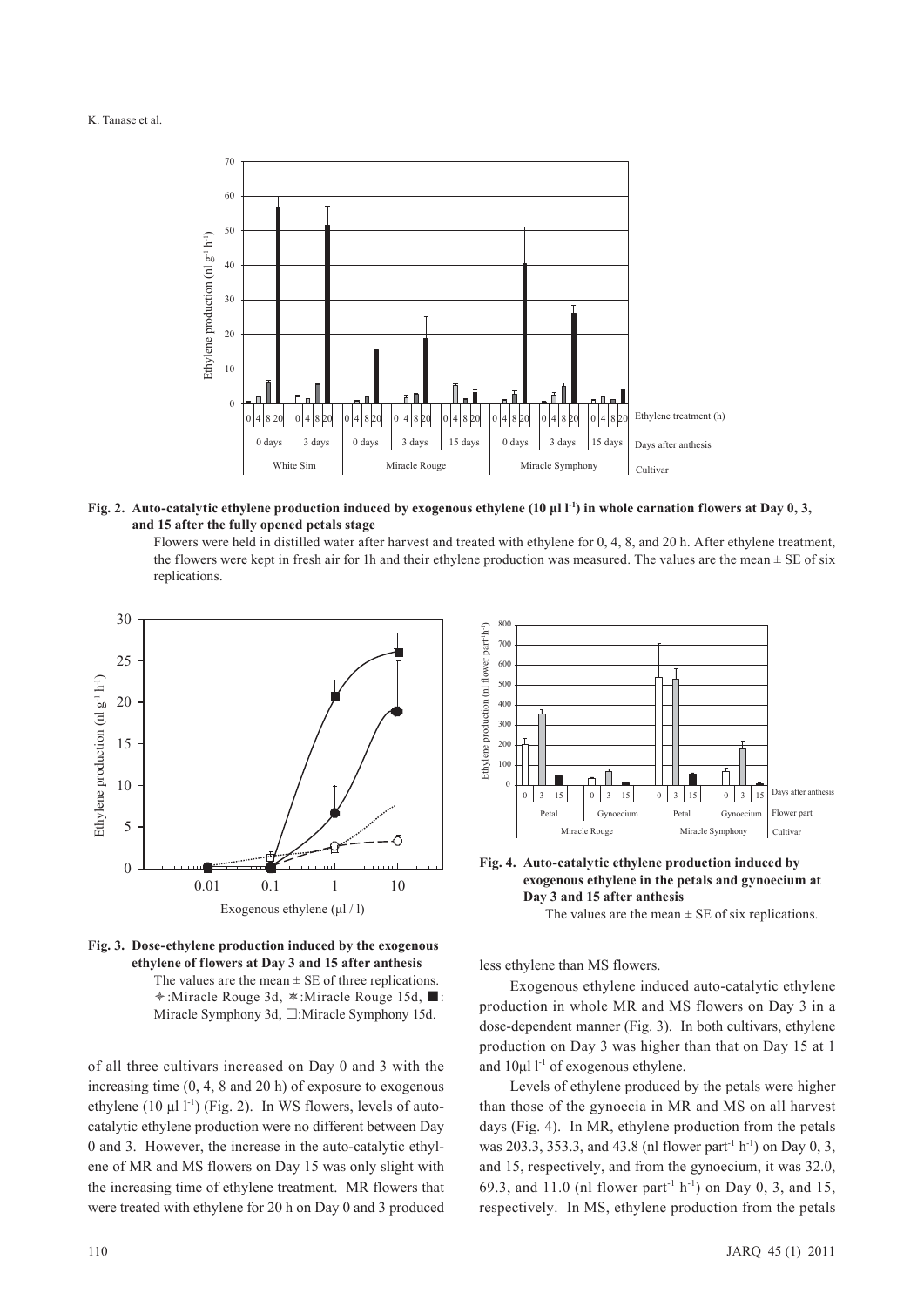#### Effects of Aging on Ethylene Production in Long-life Carnations



**Fig. 5. Transcript levels of** *Dc-ACS1* **(A), and** *Dc-ACO1* **(B) in the petals of carnation cultivars. These are the results of three** 

was 536.0, 529.4, and 56.1 (nl flower part<sup>-1</sup> h<sup>-1</sup>) on Day 0, 3, and 15, respectively, and from the gynoecium, it was 69.1, 181.3, and 8.6 (nl flower part<sup>-1</sup> h<sup>-1</sup>) on Day 0, 3, and 15, respectively. Thus, the petals were the main producer of ethylene after exogenous ethylene treatment in these cultivars.

# **2. Levels of ethylene synthetic pathway genes in petals of long-life carnations**

We analyzed changes in the ethylene synthetic pathway genes in the petals of WS, MR, and MS, because the petals produced much ethylene following exogenous ethylene treatment. Sequences of *Dc-ACS1*and *Dc-ACO1* were the same as those in the previous paper31,44,49. *Dc-ACS1*

mRNA was induced in the petals of WS on Day 3 by ethylene treatment for 8 h, and reached the highest levels after 20 h of treatment (Fig. 5A). In MR and MS, levels of *Dc-ACS1* mRNA in the petals rose drastically on Day 3 after ethylene treatment, but increased only slightly on Day 15. In MR after ethylene treatment for 20 h, levels of *Dc-ACS1* on Day 15 ( $1.7 \times 10^5$  molecules 1µg Total RNA<sup>-1</sup>) were much lower than on Day 3 (16.9  $\times$  10<sup>5</sup> molecules 1 µg Total RNA<sup>-1</sup>). In MS, levels were lower  $(3.3 \times 10^5 \text{ molecules } 1 \mu\text{g}$  Total RNA <sup>1</sup>) on Day 15 than on Day 3 (15.4  $\times$  10<sup>5</sup> molecules 1 µg Total RNA-1). This indicated that the induction of *Dc-ACS1* in response to ethylene declines with the age of the flower.

*Dc-ACO1* showed clear accumulation with increasing ethylene treatment time in the petals of MR and MS on Day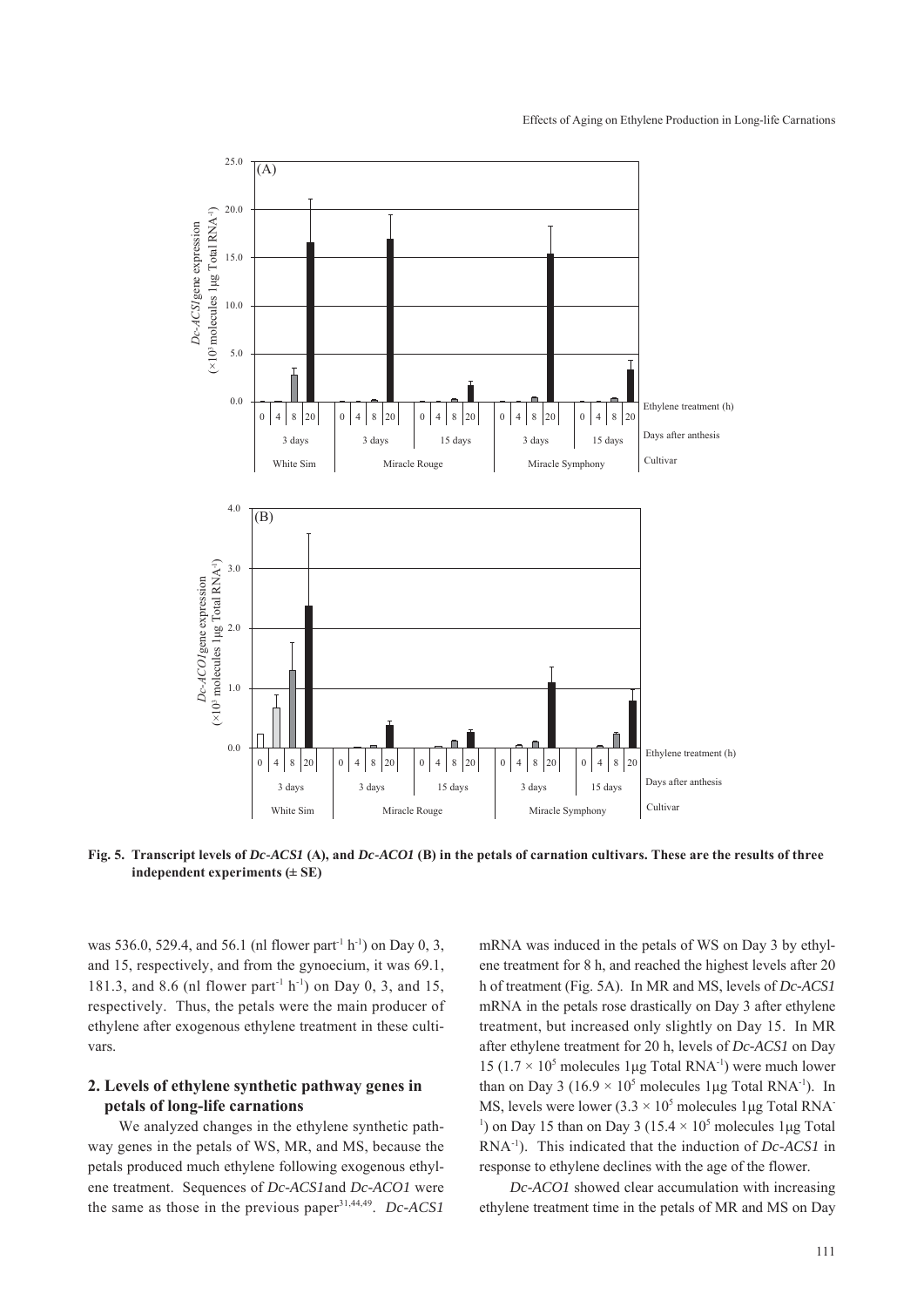3 and 15 (Fig. 5B). Transcript levels of *Dc-ACO1* in WS petals on Day 3 were very high compared with those of other cultivars. *Dc-ACO1* in MR and MS was also increased by ethylene treatment on Day 3 and 15, suggesting that the induction of induced *Dc-ACO1* transcripts in response to ethylene was unchanged with the age of the flower.

# **3. Levels of ethylene signaling pathway genes in the petals of long-life carnations**

Transcripts of ethylene receptor genes *Dc-ETR1* and *Dc-ERS2* showed a similar expression pattern (Fig. 6A,B). Their levels in WS on Day 3 increased after ethylene treatment for 4 h and decreased after 20 h of treatment. Their levels in MR and MS on Day 3 and 15 were relatively constant at 0, 4, 8 and 20 h after ethylene treatment.

We also studied the transcripts levels of three *EIN3 like* (*EIL*) genes, *Dc-EIL1/2*, *Dc-EIL3,* and *Dc-EIL4*. *Dc-EIL1* and *Dc-EIL1/2* were isolated from Nora and WS, respectively. The sequences of *Dc-EIL1* cDNA are very similar to those of *Dc-EIL1/2*; the deduced amino acid of Dc-EIL1/2 shares 98% identity with Dc-EIL1<sup>16</sup>. Levels of *Dc-EIL1/2* in WS and MR on Day 3 decreased with time following ethylene treatment (Fig. 7A). Their levels in MR and MS on Day 3 changed little. Levels in MS on Day 15 increased after ethylene treatment.

Levels of *Dc-EIL3* increased after ethylene treatment in MR and MS on Day 3 and 15 (Fig. 7B). *Dc-EIL3* levels in WS after 8 and 20 h of ethylene treatment on Day 3 were high compared to the other cultivars. *Dc-EIL3* in MR and MS was also increased by ethylene treatment on Day 3 and



**Fig. 6. Transcript levels of** *Dc-ETR1* **(A), and** *Dc-ERS2* **(B) in the petals of carnation cultivars. These are the results of three independent experiments (± SE)**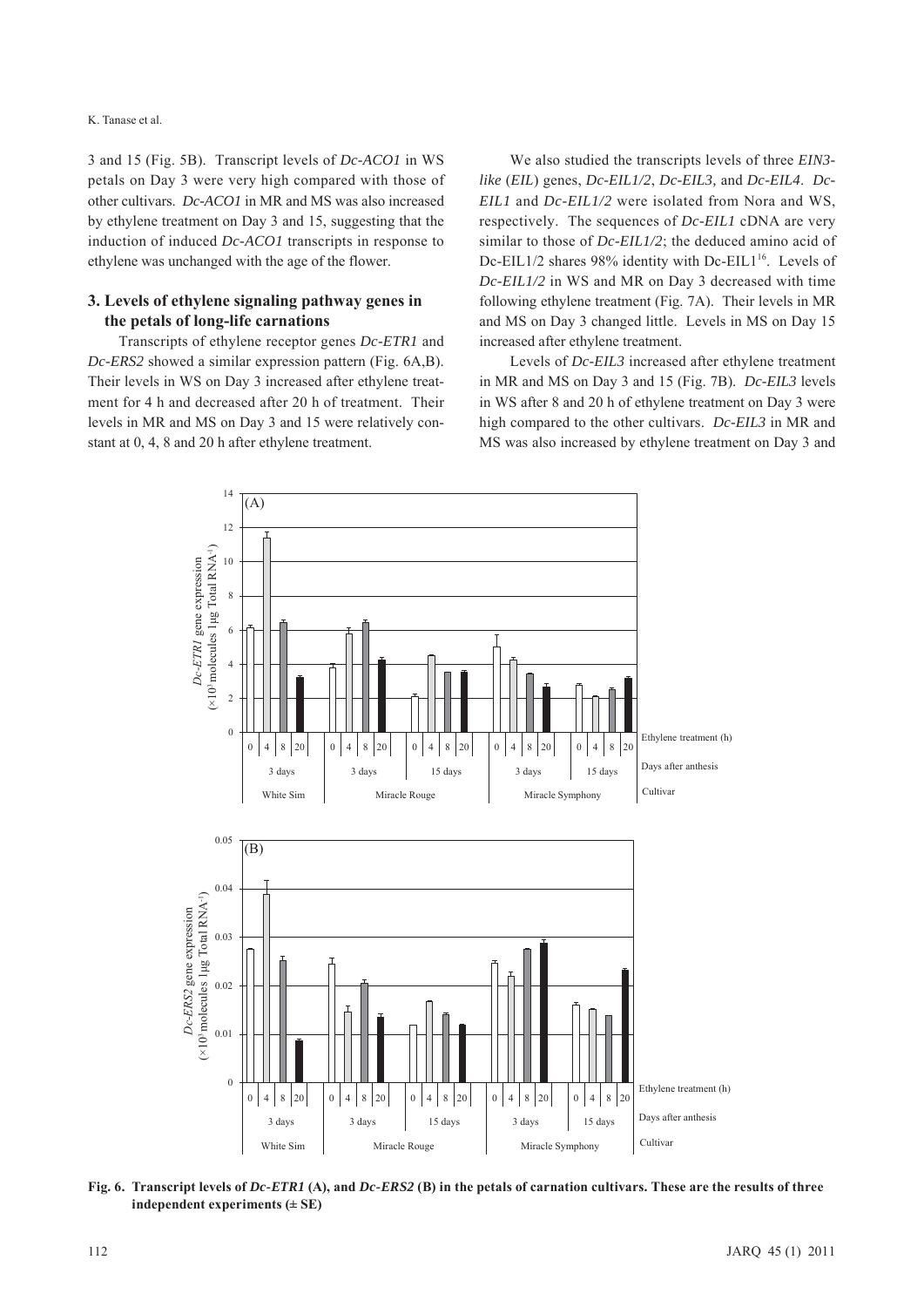

**Fig. 7. Transcript levels of** *Dc-EIL1/2* **(A), and** *Dc-EIL3* **(B) and** *Dc-EIL4* **(C) in the petals of carnation cultivars. These are**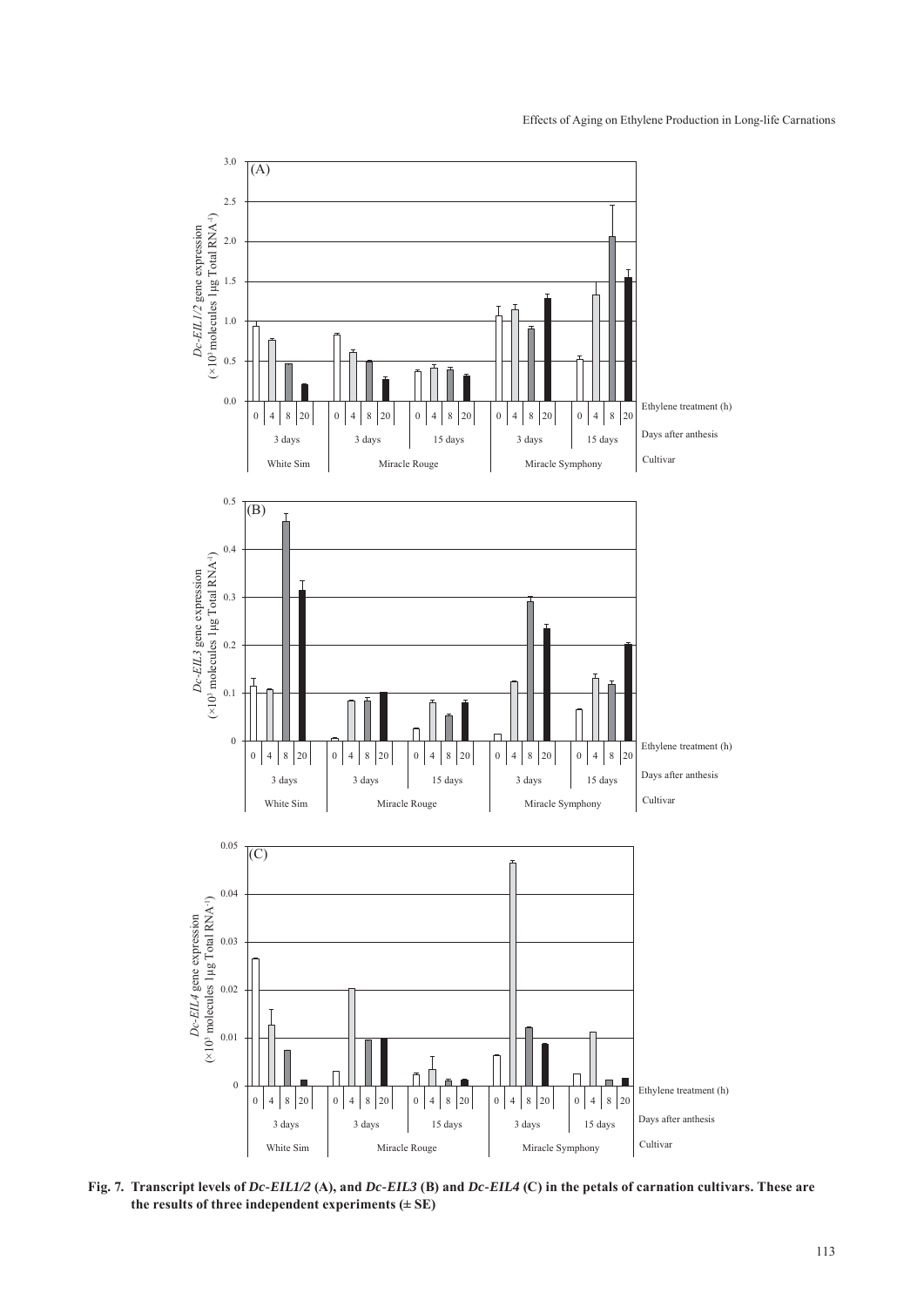15, and their levels on Day 3 were similar to those of Day 15.

Changes in transcripts of *Dc-EIL4* were different from the cultivars (Fig. 7C). *Dc-EIL4* levels declined in WS with increasing ethylene treatment time. In MR and MS, *Dc-EIL4* levels increased temporarily at 4 h and then decreased after 8 h. Levels of *Dc-EIL4* in MR and MS on Day 3 were higher than those on Day 15 at the corresponding times.

### **Discussion**

To determine the effect of aging on auto-catalytic ethylene production in carnation petals induced by exogenous ethylene, we investigated the gene levels of *Dc-ACS1*, *Dc-ACO1*, *Dc-ETR1*, *Dc-ERS2*, *Dc-EIL1/2*, *Dc-EIL3,* and *Dc-EIL4*. Real-time PCR analysis showed that transcripts of *Dc-ACS1* and *Dc-ACO1* accumulated in WS, MR, and MS petals on Day 3 after ethylene treatment (Fig. 5A,B). Expression levels of these genes were related to the ethylene production of the petals<sup>34</sup>. In MR, *Dc-ACS1* in the petals on Day 15 following 20 h of ethylene treatment were lower than on Day 3 (10.1%). In MS, they were lower on Day 15 than on Day 3 (21.4%). In MR and MS, levels of *Dc-ACS1* transcripts in the petals following ethylene treatment differed widely between Day 3 and 15, but levels of *Dc-ACO1* were the same on Day 3 and 15 (Fig. 5A,B). These results strongly suggest that reduction in auto-catalytic ethylene production with age is the result of a decrease in *Dc-ACS1* induction.

In general, the ethylene sensitivity increases with age in many flowers, such as *Petunia hybrid*<sup>46</sup>, *Pelargonium*  $\times$ *domesticum*7,8, *Eustoma grandiflorum*15, and *Torenia fourni*eri<sup>9</sup>. In carnation flowers, the ethylene sensitivity of the petals increased from bud to flower open<sup>2,5,17,23,48</sup>. Ethylene sensitivity, however, decreased with age from the flower full open stage to the senescence stage in long-life carnations<sup>25,26,29</sup>. Our study showed that both ethylene sensitivity and auto-catalytic ethylene production following exogenous ethylene treatment declined from the petal open stage to the flower senescence stage. As a consequence of the reduction in ethylene sensitivity, in-rolling was not observed in longlife carnations with age after ethylene treatment, and these flowers senesced gradually. Levels of ethylene receptor genes in the petals on Day 3 did not differ from those on Day 15 in MR and MS (Fig. 6A,B). A previous study reported that ethylene responsiveness cannot be attributed to ethylene receptor gene levels $36$ . In addition, ethylene binding did not change during petal development<sup>4</sup>. Thus, ethylene receptors would not be related to the decrease in ethylene sensitivity and auto-catalytic ethylene production with aging, and aging does not affect the expression pattern of the ethylene receptors gene.

Three *EIN3-like* (*EIL*) genes, *Dc-EIL1/2*, *Dc-EIL3*, and

 $Dc$ -*EIL4*, have been identified in carnations<sup>13,16,42</sup>. In contrast to findings in other plants<sup>45</sup>, levels of the  $Dc$ -EIL3 gene were regulated at the transcriptional level<sup>16</sup>. The pattern of *Dc-EIL3* was similar to that of some senescence-related  $(SR)$  genes, SR8 and SR12<sup>22,41</sup>, and the up-regulation of EIL should relate to the up-regulation of ethylene biosynthesis genes<sup>13</sup>. Ethylene responsive elements were found in the promoter region of these SR genes, and might interact with EIL proteins<sup>23</sup>. Therefore, *Dc-EIL3* is a possible regulatory gene, which modulates levels of SR8, SR12 and ethylene biosynthesis genes<sup>13,16</sup>. In our study, levels of *Dc-EIL3* increased with exposure to ethylene in the petals of all cultivars, suggesting that its gene should be regulated by exogenous ethylene (Fig. 5B, 7B). Levels of *Dc-EIL3* were the same on Day 3 and 15 after ethylene treatment; therefore, its gene expression should not be affected by aging. On the other hand, levels of *Dc-EIL4* on Day 15 were lower than those on Day 3 in MR and MS (Fig. 7C). Thus, levels of *Dc-EIL4* should be affected by aging.

In this study, we have demonstrated that age after anthesis affects auto-catalytic ethylene production induced by exogenous ethylene. These results indicated that the decrease in auto-catalytic ethylene production with age is related to reduction in *Dc-ACS1* levels. We also showed that levels of *Dc-ACS1* and *Dc-EIL4* were affected by the aging of the petals. Additional research on the regulation of the *Dc-ACS1* gene should help us understand the effect of aging on auto-catalytic ethylene production in petals.

### **Acknowledgments**

This study was supported by a grant from the Development of Innovative Crops Through the Molecular Analysis of Useful Genes Project of the National Agriculture and Food Research Organization (NARO), Japan.

### **References**

- 1. Abeles, F.B., Morgan, P.W. & Saltveit, M.E.Jr. (1992) Ethylene in Plant Biology: Academic Press, Inc. New York.
- 2. Barden, L.E. & Hanan, J.J. (1972) Effect of ethylene on carnation keeping Life. *J. Am. Soc. Hort. Sci.*, **97**, 785–788.
- 3. Borochov, A. & Woodson, W.R. (1989) Physiology and biochemistry of flower petal senescence. *Hort. Rev.* **11**: 15–43.
- 4. Brown, J.H. et al. (1986) Ethylene binding to senescing carnation petals. *J. Exp. Bot.*, **37**, 526–534.
- 5. Camprubi, P. & Nichols, R. (1978) Effects of ethylene on carnation flowers (*Dianthus caryophyllus* L.) cut at different stages of development. *J. Hort. Sci.*, **53**, 17–22.
- 6. Chao, Q. et al. (1997) Activation of the ethylene gas response pathway in *Arabidopsis* by the nuclear protein ETHYLENE-INSENSITIVE3 and related proteins. *Cell*, **89**, 1133–1144.
- 7. Deneke, C.F., Evensen, K.B. & Craig, R. (1990) Regulation of petal abscission in *Pelargonium* × *Domesticum*. *Hortscience*, **25**, 937–940.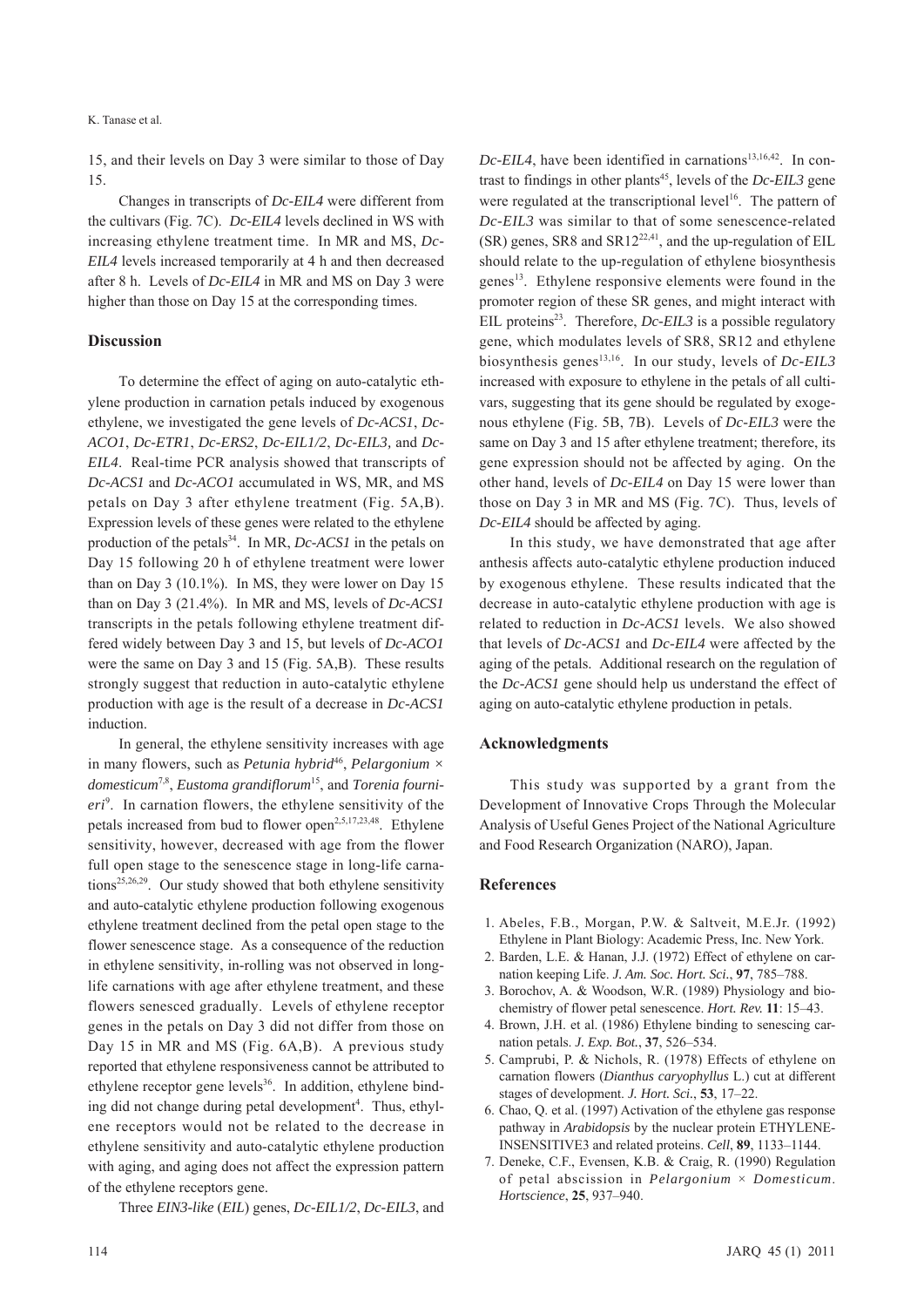Effects of Aging on Ethylene Production in Long-life Carnations

- 8. Evensen, K.B. (1991) Ethylene responsiveness changes in *pelargonium* × *domesticum* Florets. *Physiol. Plant.*, **82**, 409– 412.
- 9. Goto, R. et al. (1999) Role of ethylene on flower senescence of *Torenia*. *J. Japan. Soc. Hort. Sci.*, **68**, 263–268.
- 10. Guo, H. & Ecker, J.R. (2003) Plant responses to ethylene gas are mediated by SCF(EBF1/EBF2)-dependent proteolysis of EIN3 transcription factor. *Cell*, **115**, 667–77.
- 11. Halevy, A.H. & Mayak, S. (1981) Senescence and postharvest physiology of cut flowers, Part 2. *Hort. Rev.*, **3**, 59–143.
- 12. Henskens, J.A. et al. (1994) Molecular cloning of two different ACC synthase PCR fragments in carnation flowers and organ-specific expression of the corresponding genes. *Plant Mol. Biol.*, **26**, 453–458.
- 13. Hoeberichts, F.A. et al. (2007) Sucrose prevents up-regulation of senescence-associated genes in carnation petals. *J Exp. Bot.*, **58**, 2873–2885.
- 14. Hua, J. & Meyerowitz, E.M. (1998) Ethylene responses are negatively regulated by a receptor gene family in *Arabidopsis thaliana*. *Cell*, **94**, 261–271.
- 15. Ichimura, K., Shimamura, M. & Hisamatsu, T. (1998) Role of ethylene in senescence of cut *Eustoma* flowers. *Post. Biol. Tech.*, **14**, 193–198.
- 16. Iordachescu, M. & Verlinden, S. (2005) Transcriptional regulation of three EIN3-like genes of carnation (*Dianthus caryophyllus* L. cv. Improved White Sim) during flower development and upon wounding, pollination, and ethylene exposure. *J. Exp. Bot.*, **56**, 2011–2018.
- 17. Jones, M.L. (2002) Ethylene responsiveness in carnation styles is associated with stigma receptivity. *Sex. Plant Rep.*, **15**, 107–112.
- 18. Jones, M.L. & Woodson, W.R. (1999) Differential expression of three members of the 1-aminocyclopropane-1-carboxylate synthase gene family in carnation. *Plant Physiol.*, **119**, 755– 64.
- 19. Kende, H. (1993) Ethylene biosynthesis. *Ann. Rev. Plant Physiol. Plant Mol. Biol.*, **44**, 283–307.
- 20. Kieber, J.J. et al. (1993) *CTR1*, a negative regulator of the ethylene response pathway in *Arabidopsis*, encodes a member of the Raf family of protein kinases. *Cell*, **72**, 427–41.
- 21. Kosugi, Y. et al. (2000) Expression of genes responsible for ethylene production and wilting are differently regulated in carnation (*Dianthus caryophyllus* L.) petals. *Plant Sci.*, **158**, 139–145.
- 22. Lawton, K.A. et al. (1989) Molecular-cloning and characterization of senescence-related genes from carnation flower petals. *Plant Physiol.*, **90**, 690–696.
- 23. Lawton, K.A. et al. (1990) Regulation of senescence-related gene-expression in Carnation flower petals by ethylene. *Plant Physiol.*, **93**, 1370–1375.
- 24. Lee, J.H. & Kim, W.T. (2003) Molecular and biochemical characterization of VR-EILs encoding mung bean ETHYLENE INSENSITIVE3-LIKE proteins. *Plant Physiol.*, **132**, 1475–1488.
- 25. Mayak, S. & Tirosh, T. (1993) Unusual ethylene-related behavior in senescing flowers of the Carnation Sandrosa. *Physiol. Plant.*, **88**, 420–426.
- 26. Onozaki, T., Ikeda, H. & Shibata, M. (2004) Video evaluation of ethylene sensitivity after anthesis in carnation (*Dianthus caryophyllus* L.) flowers. *Sci. Hort.*, **99**, 187–97.
- 27. Onozaki, T. et al. (2006) Breeding and characteristics of carnation norin No.1 'Miracle Rouge' and No2.'Miracle

Symphony' with long vase life. *Bull. Nat. Inst. Floric. Sci.*, **5**,  $1 - 16$ .

- 28. Onozaki, T., Ikeda, H. & Yamaguchi, T. (2001) Genetic improvement of vase life of carnation flowers by crossing and selection. *Sci. Hort.*, **87**, 107–120.
- 29. Onozaki, T. et al. (2006) Breeding of carnations (*Dianthus caryophyllus* L.) for long vase life and rapid decrease in ethylene sensitivity of flowers after anthesis. *J. Japan. Soc. Hort. Sci.*, **75**, 256–263.
- 30. Park, K.Y., Drory, A. & Woodson, W.R. (1992) Molecularcloning of an 1-aminocyclopropane-1-carboxylate synthase from senescing Carnation flower petals. *Plant Mol. Biol.*, **18**, 377–386.
- 31. Potuschak, T. et al. (2003) EIN3-dependent regulation of plant ethylene hormone signaling by two arabidopsis F box proteins: EBF1 and EBF2. *Cell*, **115**, 679–89.
- 32. Reid, M.S. & Wu, M.J. (1992) Ethylene and flower senescence. *Plant Growth Regul.*, **11**, 37–43.
- 33. Rieu, I., Mariani, C. & Weterings, K. (2003) Expression analysis of five tobacco EIN3 family members in relation to tissue-specific ethylene responses. *J. Exp. Bot.*, **54**, 2239– 2244.
- 34. Satoh, S. & Waki, K. (2006) Repressed expression of DC-ACS1 gene in a transgenic carnation supports the role of its expression in the gynoecium for ethylene production in senescing flower. *J. Japan. Soc. Hort. Sci.*, **75**, 173–177.
- 35. Shibuya, K. et al. (2004) The central role of PhEIN2 in ethylene responses throughout plant development in petunia. *Plant Physiol.*, **136**, 2900–2912.
- 36. Shibuya, K. et al. (2002) Comparison of mRNA levels of three ethylene receptors in senescing flowers of carnation (*Dianthus caryophyllus* L.). *J. Exp. Bot.*, **53**, 399–406.
- 37. Shibuya, K. et al. (2000) Role of the gynoecium in natural senescence of carnation (*Dianthus caryophyllus* L.) flowers. *J. Exp. Bot.*, **51**, 2067–273.
- 38. Tanase, K. et al. (2008) Differential expression levels of ethylene biosynthetic pathway genes during senescence of longlived carnation cultivars. *Post. Biol. Tech.*, **47**, 210–217.
- 39. ten Have, A. & Woltering, E.J. (1997) Ethylene biosynthetic genes are differentially expressed during carnation (*Dianthus caryophyllus* L.) flower senescence. *Plant. Mol. Biol.*, **34**, 89–97.
- 40. Tieman, D.M. et al. (2001) Members of the tomato LeEIL (EIN3-like) gene family are functionally redundant and regulate ethylene responses throughout plant development. *Plant J.*, **26**, 47–58.
- 41. Verlinden, S., Boatright, J. & Woodson, W.R. (2002) Changes in ethylene responsiveness of senescence-related genes during carnation flower development. *Physiol. Plant.*, **116**, 503– 511.
- 42. Waki, K. et al. (2001) Cloning of a cDNA encoding EIN3 like protein (DC-EIL1) and decrease in its mRNA level during senescence in carnation flower tissues. *J. Exp. Bot.*, **52**, 377–379.
- 43. Wang, H. & Woodson, W.R. (1989) Reversible inhibition of ethylene action and interruption of petal senescence in Carnation flowers by norbornadiene. *Plant Physiol.*, **89**, 434– 438.
- 44. Wang, H. & Woodson, W.R. (1991) A flower senescencerelated messenger-RNA from Carnation shares sequence similarity with fruit ripening-related messenger-RNAs involved in ethylene biosynthesis. *Plant Physiol.*, **96**, 1000–1001